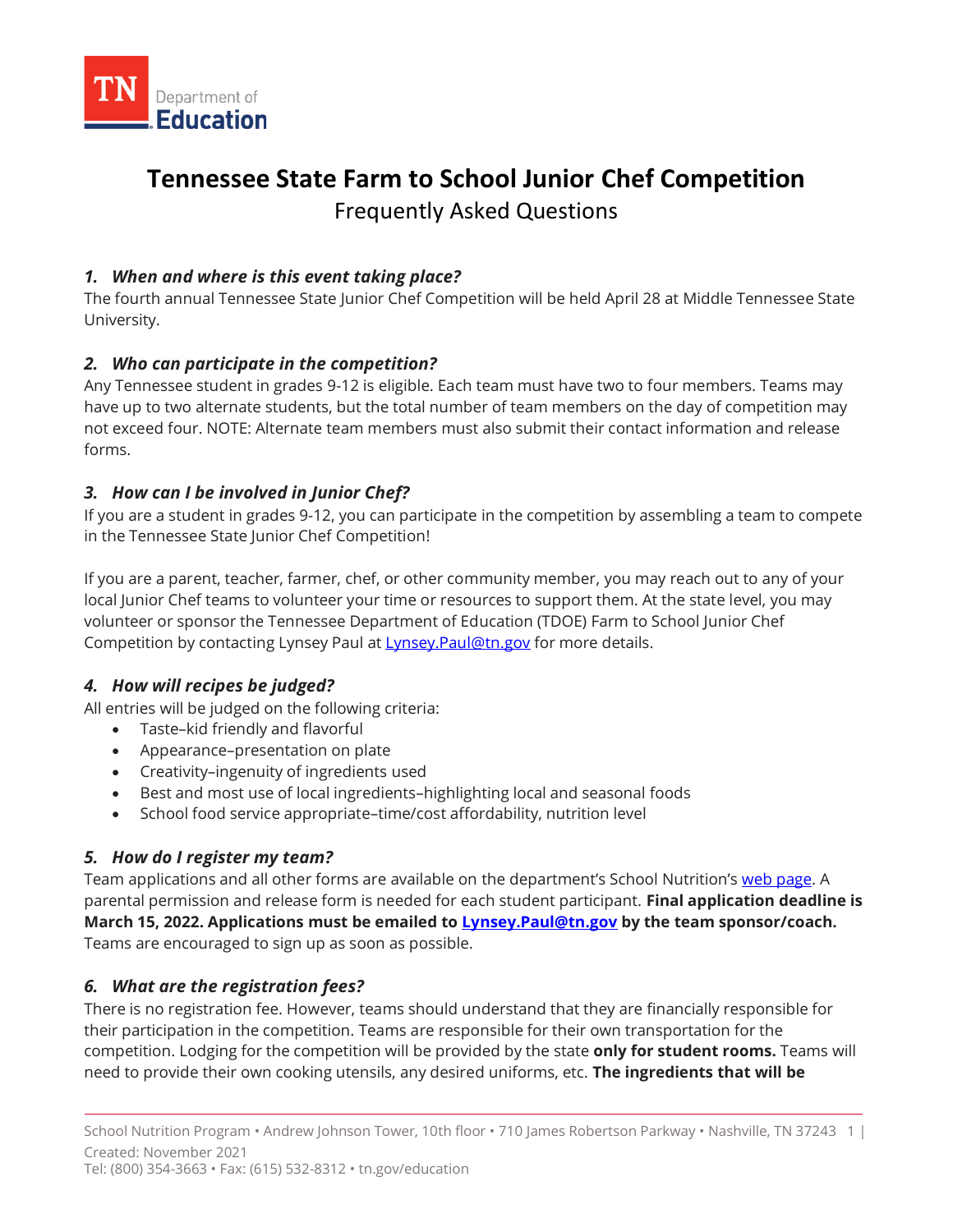

**provided for the teams by the department are ingredients indicated on their team application and recipe, unless otherwise noted as a specialty item that is not easily accessible.**

#### *7. What do we do once we've registered?*

Ensure that you submit your signed Permission and Release forms for EACH team member (including alternates), your recipe, and your application by the deadline. The department will review your recipe and contact you if changes are needed. Practice, practice, practice!

#### *8. What if there is more than one application from one school?*

It is at the discretion of the school to determine what team will move on to the state competition. If the school is unable to come to a consensus, then there must be a cook-off within that school to determine who will advance to the next competition. The team coach/school nutrition supervisor and their staff will be in charge of coordinating that event.

## *9. Can I ask a local business to sponsor my team? How can I do that?*

Teams are welcome and encouraged to find local businesses and organizations to sponsor their participation costs. Here are four steps to keep in mind when searching for a team sponsor:

- Think of some of your favorite businesses (restaurants you frequent, movie theatres, stores you like to shop, etc.).
- Write a letter to these businesses explaining the Farm to School Junior Chef Competition, why your team would like to participate, and how the businesses could offer support to your team. Make sure you include your contact information and how much funding you think your team would need.
- Follow up with the business via phone or in-person visit.
- Don't forget to send your sponsoring business a thank you note. They would love to see pictures of your team at the competition and hear about the dishes you prepared. Showing your gratitude to your sponsors will go a long way in prolonging your relationship.

## *10. How can my team find a chef to work with?*

Including a professional chef on your team can benefit your team in many ways. Your chef can help come up with creative and innovative ways to incorporate local and seasonal ingredients. By teaching proper cooking skills, chefs can help students ensure consistency in their recipes. When recruiting a chef to help your team:

- Consider asking one of the chefs from your school cafeteria for help! They have a wealth of information relating to the National School Lunch Program standards, preparing foods that kids love, and cooking on a large scale.
- Your school district, or a surrounding school district may have a culinary program that employs a chef that may assist you.
- Think about your favorite restaurants. Do they have a chef that could help?
- Once you find a chef, prepare to write them a letter or contact them via phone or in person to explain what the Farm to School Junior Chef Competition is and why their assistance is so vital to your team's success. Keep in mind *when* you contact the chef (i.e., right around lunch and dinnertime might be inconvenient for them).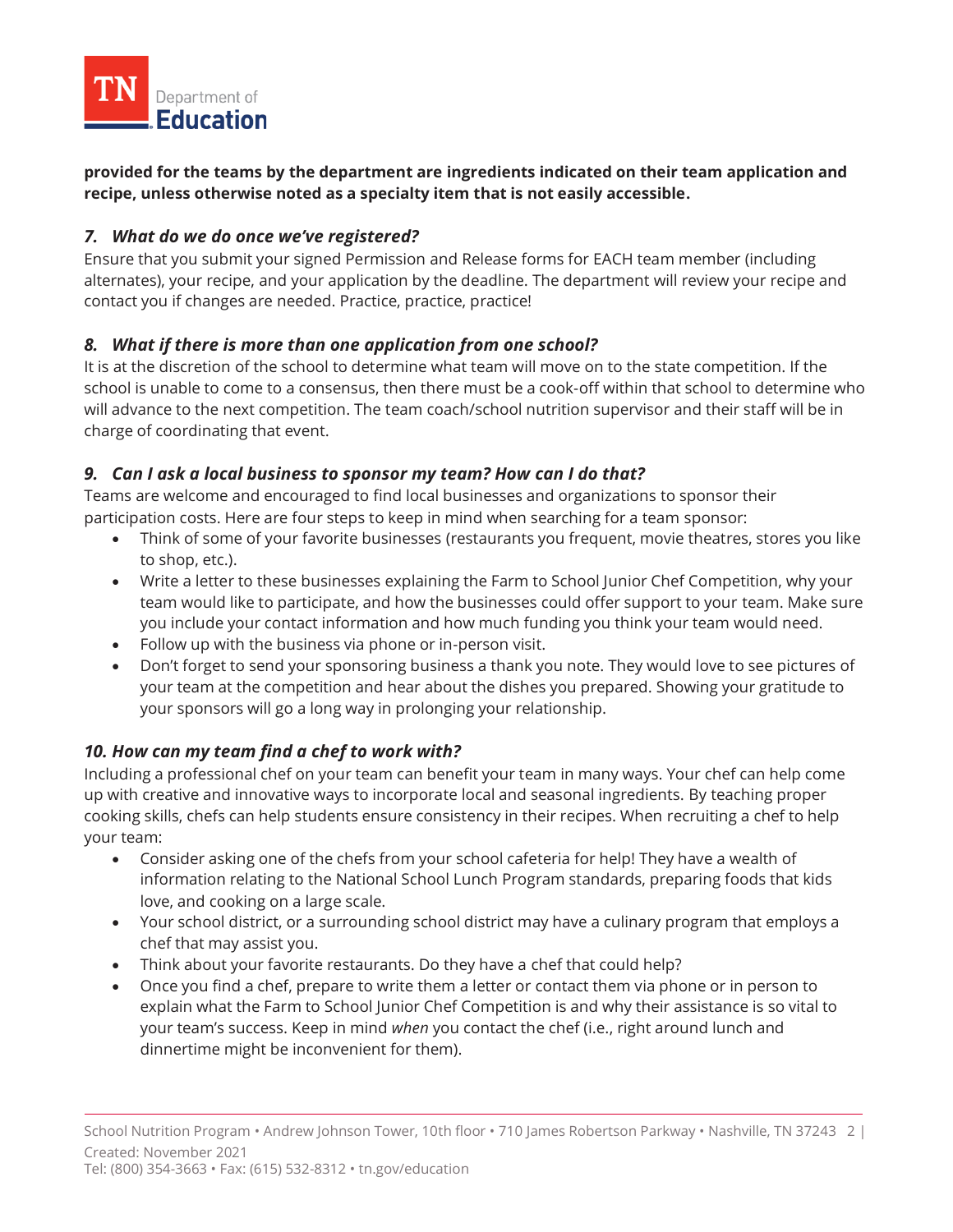

# *11. What do we need to bring with us, and what will be provided?*

Please review the **Farm to School Junior Chef Rules & Guidelines** for a complete list of equipment you will need to bring. for a complete list of equipment you will need to bring.

#### *12. How much time do teams have to cook?*

Teams have 1.5 hours to prepare their dish and .5 hour to clean up their station. Remember that teams may not bring any prepared foods to the competition and must perform all food preparation at the event.

#### *13. Can our adult/chaperone help us cook?*

**No, team coaches or supervisors may NOT assist with the cooking process during competition.** 

## *14. Is it okay if we don't use at least two of the local products provided by the department?*

**No.** All competing recipes must include at least two local ingredients from the local foods list. If you would like to use a local item that is not listed on the foods list, you may contact [Lynsey.Paul@tn.gov](mailto:Lynsey.Paul@tn.gov) to receive approval for that item. These ingredients will be provided by the department (only provided at the final competition) and will be waiting for you upon your arrival to the competition. You are encouraged to use more than the minimum number of local items (more points are awarded for additional local items).

#### *15. What other ingredients are we allowed to use?*

Your team may utilize the ingredients provided by the department. **Again, your team may not complete any preparation of ingredients before the event; anything your team makes from scratch must be completed during the competition. (Unless noted as a specialty seasoning item or equivalent)**

## *16. How will judging work?*

Judges will follow the official Tennessee State Junior Chef Competition Judge's Sheet. This document can be found on the department's School Nutrition [web p](https://www.tn.gov/education/snp-resources/snp-marketing.html)age. Teams will be judged on teamwork, culinary skills, food safety and sanitation practices, overall flavor, dish presentation, and their ability to present their dish to the judges and eloquently answer any follow-up questions.

## *17. How will the recipes be reviewed?*

Once you have submitted your recipe, the Farm to School Junior Chef recipe committee will review your recipe for school food service replicability and at least two local ingredients. If your recipe does not meet the criteria, we will contact you, and will request that you make changes. We request that recipes confirm compliance with the Farm to School Junior Chef rules, including food safety requirements, presence of local ingredients, compliance with food service criteria, etc. The submitted recipes also confirm the quantities of the local product that the department will provide for your team.

## *18. How many servings should my recipe make?*

Your recipe should make:

- One full serving for display (these servings will be judged for presentation, and will be on display for the judges and the audience).
- Five small servings for the judges to taste your dish.
- Left overs may be utilized for audience samples